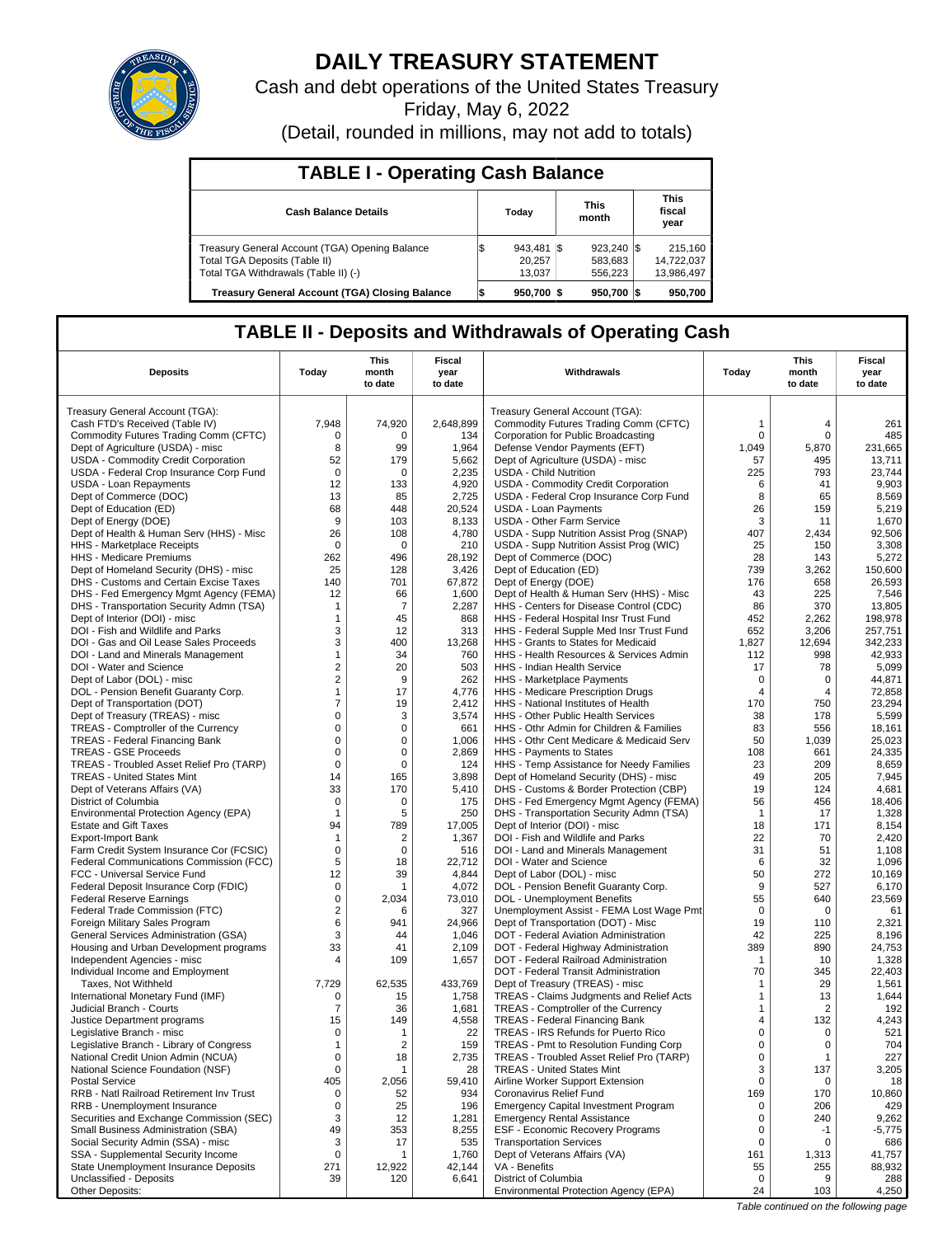## Friday, May 6, 2022

|                                                | <b>TABLE II cont. - Deposits and Withdrawals of Operating Cash</b> |                                 |                           |                                                   |                   |                                 |                                  |  |  |  |  |
|------------------------------------------------|--------------------------------------------------------------------|---------------------------------|---------------------------|---------------------------------------------------|-------------------|---------------------------------|----------------------------------|--|--|--|--|
| <b>Deposits</b>                                | Today                                                              | <b>This</b><br>month<br>to date | Fiscal<br>year<br>to date | Withdrawals                                       |                   | <b>This</b><br>month<br>to date | <b>Fiscal</b><br>year<br>to date |  |  |  |  |
| Federal Housing Admin: Note Sales              | 152                                                                | 623                             | 13.799                    | <b>Export-Import Bank</b>                         | 3                 | 12                              | 282                              |  |  |  |  |
| Thrift Savings Plan Transfer                   | 1,197                                                              | 3,276                           | 76,546                    | Farm Credit System Insurance Cor (FCSIC)          | $\Omega$          | $\Omega$                        | 5                                |  |  |  |  |
|                                                |                                                                    |                                 |                           | Federal Communications Commission (FCC)           | 78                | 107                             | 4,306                            |  |  |  |  |
|                                                |                                                                    |                                 |                           | FCC - Universal Service Fund                      | $\Omega$          | 41                              | 4,761                            |  |  |  |  |
|                                                |                                                                    |                                 |                           | Federal Deposit Insurance Corp (FDIC)             | 5                 | 12                              | 419                              |  |  |  |  |
|                                                |                                                                    |                                 |                           | <b>Federal Employees Insurance Payments</b>       | 383               | 1,654                           | 55,956                           |  |  |  |  |
|                                                |                                                                    |                                 |                           | Federal Salaries (EFT)                            | 62                | 3,268                           | 125,968                          |  |  |  |  |
|                                                |                                                                    |                                 |                           | Federal Trade Commission (FTC)                    | $\Omega$          | 2                               | 342                              |  |  |  |  |
|                                                |                                                                    |                                 |                           | General Services Administration (GSA)             | 74                | 873                             | 16.890                           |  |  |  |  |
|                                                |                                                                    |                                 |                           | Housing and Urban Development programs            | 152               | 4,400                           | 50,825                           |  |  |  |  |
|                                                |                                                                    |                                 |                           | Independent Agencies - misc                       | 77                | 172                             | 3,044                            |  |  |  |  |
|                                                |                                                                    |                                 |                           | <b>Interest on Treasury Securities</b>            | 1                 | 8,917                           | 157,485                          |  |  |  |  |
|                                                |                                                                    |                                 |                           | International Monetary Fund (IMF)                 | 0                 | 24                              | 3,298                            |  |  |  |  |
|                                                |                                                                    |                                 |                           | IRS - Advanced Child Tax Credit (EFT)             | $\mathbf 0$       | 0                               | 40,931                           |  |  |  |  |
|                                                |                                                                    |                                 |                           | IRS - Economic Impact Payments (EFT)              | 0                 | $-17$                           | 1,820                            |  |  |  |  |
|                                                |                                                                    |                                 |                           | IRS Tax Refunds Business (EFT)                    | 309               | 704                             | 18,811                           |  |  |  |  |
|                                                |                                                                    |                                 |                           | IRS Tax Refunds Individual (EFT)                  | 181               | 9,801                           | 278,806                          |  |  |  |  |
|                                                |                                                                    |                                 |                           | Judicial Branch - Courts                          | $\overline{2}$    | 22                              | 992                              |  |  |  |  |
|                                                |                                                                    |                                 |                           | Justice Department programs                       | 66                | 482                             | 11,712                           |  |  |  |  |
|                                                |                                                                    |                                 |                           | Legislative Branch - misc                         | 15                | 28                              | 844                              |  |  |  |  |
|                                                |                                                                    |                                 |                           | Legislative Branch - Library of Congress          | $\Omega$          | $\overline{7}$                  | 331                              |  |  |  |  |
|                                                |                                                                    |                                 |                           | <b>NASA</b>                                       | 66                | 483                             | 12,063                           |  |  |  |  |
|                                                |                                                                    |                                 |                           | National Credit Union Admin (NCUA)                | $\mathbf 0$       | 0                               | 685                              |  |  |  |  |
|                                                |                                                                    |                                 |                           | National Science Foundation (NSF)                 | 20                | 107                             | 4,111                            |  |  |  |  |
|                                                |                                                                    |                                 |                           | Postal Service Money Orders and Other             | 208               | 944                             | 26,111                           |  |  |  |  |
|                                                |                                                                    |                                 |                           | Railroad Retirement Board (RRB) - misc            | $\Omega$          | 0                               | 31                               |  |  |  |  |
|                                                |                                                                    |                                 |                           | RRB - Benefit Payments                            | 1                 | 1,182                           | 9,442                            |  |  |  |  |
|                                                |                                                                    |                                 |                           | Securities and Exchange Commission (SEC)          | 3                 | 13                              | 652                              |  |  |  |  |
|                                                |                                                                    |                                 |                           | Small Business Administration (SBA)               | 687               | 8,167                           | 290,336                          |  |  |  |  |
|                                                |                                                                    |                                 |                           | Social Security Admin (SSA) - misc                | 15                | 75                              | 2,756                            |  |  |  |  |
|                                                |                                                                    |                                 |                           | <b>SSA - Benefits Payments</b>                    | 75                | 22,963                          | 638,253                          |  |  |  |  |
|                                                |                                                                    |                                 |                           | SSA - Supplemental Security Income                | 10                | 121                             | 37,088                           |  |  |  |  |
|                                                |                                                                    |                                 |                           | Other Withdrawals:                                |                   |                                 |                                  |  |  |  |  |
|                                                |                                                                    |                                 |                           | Agency for Internat'l Development                 | 76                | 932                             | 12,101                           |  |  |  |  |
|                                                |                                                                    |                                 |                           | <b>State Department</b>                           | 68                | 296                             | 10,772                           |  |  |  |  |
|                                                |                                                                    |                                 |                           | Thrift Savings Plan Transfer                      | 72                | 995                             | 52,661                           |  |  |  |  |
|                                                |                                                                    |                                 |                           | Unclassified                                      | 1,273             | 8,558                           | 192,619                          |  |  |  |  |
|                                                |                                                                    |                                 |                           |                                                   |                   |                                 |                                  |  |  |  |  |
| <b>Total Other Deposits</b>                    | 1,349                                                              | 4,025                           | 92,352                    | <b>Total Other Withdrawals</b>                    | 1,488             | 17,459                          | 420,079                          |  |  |  |  |
| <b>Sub-Total Deposits</b>                      | 18,679                                                             | 164,735                         | 3.656.539                 | Sub-Total Withdrawals                             | 11,648            | 126.092                         | 4,191,199                        |  |  |  |  |
| Public Debt Cash Issues (Table III-B)          | 1,578                                                              | 418,948                         | 11,065,498                | Public Debt Cash Redemp. (Table III-B)            | 1,390             | 430,131                         | 9,795,297                        |  |  |  |  |
| <b>Treasury General Account Total Deposits</b> | 20,257                                                             | 583,683                         | 14,722,037                | <b>Treasury General Account Total Withdrawals</b> | 13,037            | 556,223                         | 13,986,497                       |  |  |  |  |
|                                                |                                                                    |                                 |                           | Net Change in Operating Cash Balance              | l\$<br>$7,219$ \$ | 27,460 \$                       | 735,541                          |  |  |  |  |

| <b>TABLE III-A - Public Debt Transactions</b>          |                |                                                              |  |                        |                                       |  |               |                                 |  |                           |
|--------------------------------------------------------|----------------|--------------------------------------------------------------|--|------------------------|---------------------------------------|--|---------------|---------------------------------|--|---------------------------|
| <b>Issues</b>                                          | Today          | <b>This</b><br>Fiscal<br>month<br>year<br>to date<br>to date |  |                        | <b>Redemptions</b>                    |  | Today         | <b>This</b><br>month<br>to date |  | Fiscal<br>year<br>to date |
| Marketable:<br>Bills:                                  |                |                                                              |  |                        | Marketable:<br><b>Bills</b>           |  | 0 IS          | $240.000$ $\text{S}$            |  | 7,937,409                 |
|                                                        |                | $-2$ $\sqrt{3}$<br>173,993 \$                                |  |                        | <b>Notes</b>                          |  |               |                                 |  |                           |
| <b>Regular Series</b><br><b>Cash Management Series</b> | 0              | 30,000                                                       |  | 6,215,187<br>1,800,025 | <b>Bonds</b>                          |  | 0<br>$\Omega$ | 177,305<br>0                    |  | 1,485,462                 |
| <b>Notes</b>                                           | 0              | 187,862                                                      |  |                        | <b>Federal Financing Bank</b>         |  | 0             | O                               |  | 30,658<br>0               |
| <b>Bonds</b>                                           | 0              | 18,213                                                       |  | 2,372,755<br>368,128   |                                       |  |               |                                 |  |                           |
| Inflation-Protected Securities Increment               | 749            | 4,788                                                        |  | 70,903                 | Nonmarketable:                        |  |               |                                 |  |                           |
| <b>Federal Financing Bank</b>                          |                |                                                              |  |                        | United States Savings Securities      |  | 41            | 285                             |  | 7,074                     |
| Nonmarketable:                                         |                |                                                              |  |                        | <b>Government Account Series</b>      |  | 564,799       | 2,860,544                       |  | 71,758,642                |
| United States Savings Securities:                      |                |                                                              |  |                        | Hope Bonds                            |  |               | ŋ                               |  | $\Omega$                  |
| Cash Issue Price                                       | 251            | 1,785                                                        |  | 15,049                 | <b>Domestic Series</b>                |  |               | O                               |  | 4,190                     |
| Interest Increment                                     | $\overline{2}$ | 510                                                          |  | 3,514                  | <b>Foreign Series</b>                 |  | $\Omega$      |                                 |  | $\Omega$                  |
| <b>Government Account Series</b>                       | 570,432        | 2,895,291                                                    |  | 72,365,334             | <b>State and Local Series</b>         |  | 16            | 4,889                           |  | 59,704                    |
| Hope Bonds                                             |                |                                                              |  |                        | Other                                 |  | 1,333         | 7,653                           |  | 268,011                   |
| <b>Domestic Series</b>                                 |                |                                                              |  |                        |                                       |  |               |                                 |  |                           |
| Foreign Series                                         |                |                                                              |  |                        |                                       |  |               |                                 |  |                           |
| State and Local Series                                 |                | 2,287                                                        |  | 49,122                 |                                       |  |               |                                 |  |                           |
| Other                                                  | 1,328          | 7,658                                                        |  | 268,061                | <b>Total Redemptions</b>              |  | 566,189 \$    | 3,290,675 \$                    |  | 81,551,151                |
| <b>Total Issues</b>                                    | 572,760 \$     | $3,322,390$ \$                                               |  | 83,528,101             | Net Change in Public Debt Outstanding |  | $6,572$ \$    | $31,714$ \\$                    |  | 1,976,950                 |
|                                                        |                |                                                              |  |                        |                                       |  |               |                                 |  |                           |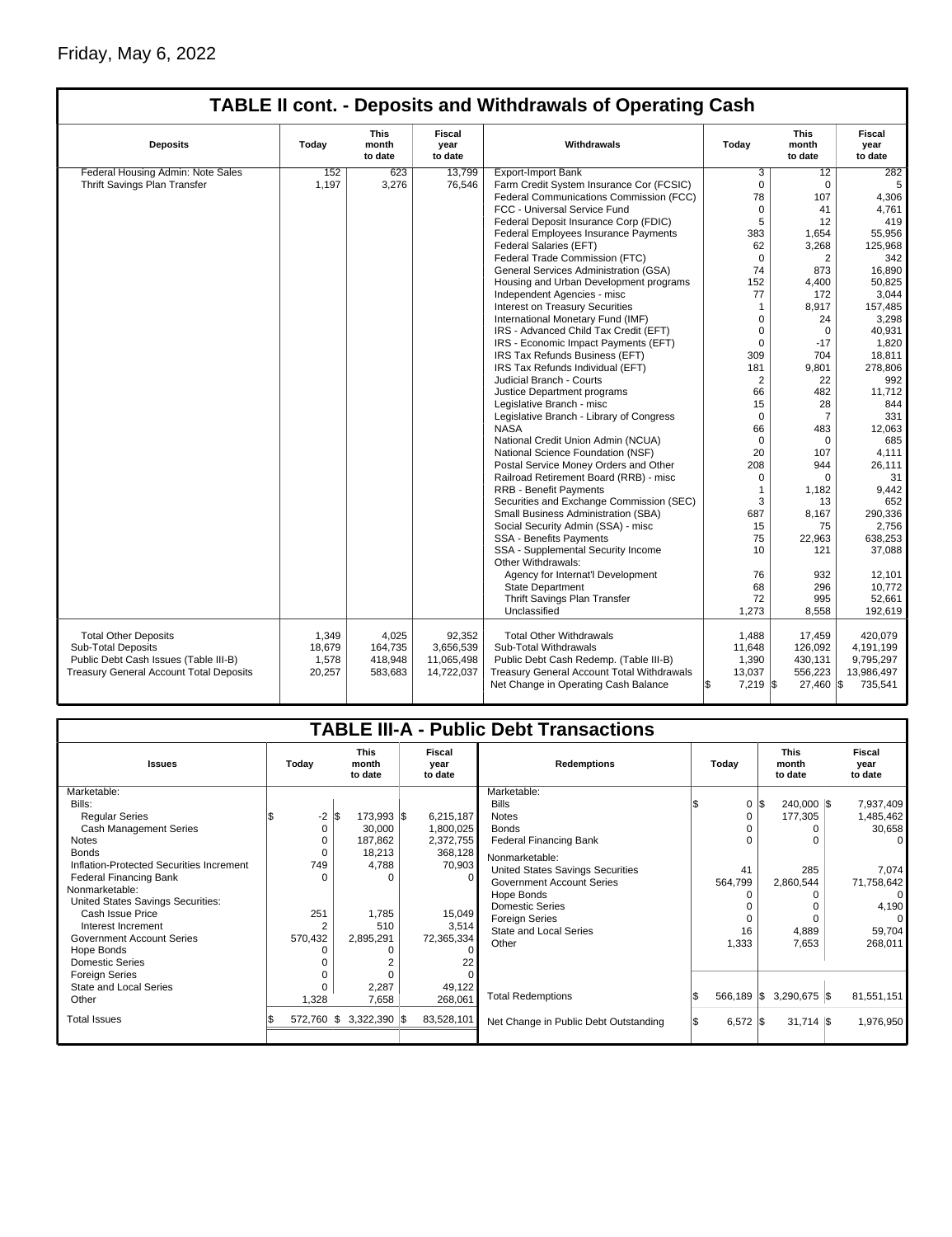| <b>TABLE III-B - Adjustment of Public Debt</b><br><b>Transactions to Cash Basis</b>                                                                                                                                                                                                                                                                                                                |           |                                                 |            |                                                                       |                                                                           |  |  |  |  |  |  |                                 |                           |
|----------------------------------------------------------------------------------------------------------------------------------------------------------------------------------------------------------------------------------------------------------------------------------------------------------------------------------------------------------------------------------------------------|-----------|-------------------------------------------------|------------|-----------------------------------------------------------------------|---------------------------------------------------------------------------|--|--|--|--|--|--|---------------------------------|---------------------------|
| <b>Transactions</b>                                                                                                                                                                                                                                                                                                                                                                                | Today     |                                                 |            |                                                                       |                                                                           |  |  |  |  |  |  | <b>This</b><br>month<br>to date | Fiscal<br>year<br>to date |
| Public Debt Cash Issues:<br>Public Debt Issues (Table III-A)<br>Premium on New Issues<br>Discount on New Issues:<br>Bills $(-)$<br>Bonds and Notes (-)<br>Federal Financing Bank (-)<br>Government Account Transactions (-)<br>Hope Bonds (-)<br>Interest Increment on United States<br>Savings Securities (-)<br>Inflation-Protected Securities Increment<br><b>Total Public Debt Cash Issues</b> | 1\$       | 572,760<br>0<br>0<br>0<br>570,432<br>2<br>749   | I\$        | 3,322,390<br>0<br>638<br>2.215<br>n<br>2,895,291<br>o<br>510<br>4,788 | \$83,528,101<br>8,489<br>9,718<br>22,690<br>72,365,334<br>3.514<br>69,835 |  |  |  |  |  |  |                                 |                           |
| Deposited in TGA<br><b>Public Debt Cash Redemptions:</b><br>Public Debt Redemptions (Table III-A)<br>Premium on Debt Buyback Operation<br>Discount on Debt Buyback Operation (-)<br>Federal Financing Bank (-)<br>Government Account Transactions (-)<br>Hope Bonds (-)<br><b>Total Public Debt Cash Redemptions</b>                                                                               | \$<br>l\$ | 1.578<br>566,189<br>0<br>O<br>O<br>564,799<br>O | l\$<br>1\$ | 418.948<br>3,290,675<br>O<br>o<br>o<br>2,860,544<br>o                 | \$11,065,498<br>\$81,551,151<br>-5<br>71,755,858                          |  |  |  |  |  |  |                                 |                           |
| Withdrawn from TGA                                                                                                                                                                                                                                                                                                                                                                                 |           | 1,390                                           | l\$        | 430,131                                                               | \$9,795,297                                                               |  |  |  |  |  |  |                                 |                           |

| <b>TABLE III-C - Debt Subject to Limit</b>                                        |                                                   |                           |                           |                           |  |  |  |  |  |
|-----------------------------------------------------------------------------------|---------------------------------------------------|---------------------------|---------------------------|---------------------------|--|--|--|--|--|
|                                                                                   | Closina                                           | Opening balance           |                           |                           |  |  |  |  |  |
| <b>Balance Transactions</b>                                                       | balance<br>todav                                  | Today                     | <b>This</b><br>month      | Fiscal<br>year            |  |  |  |  |  |
| Debt Held by the Public<br>Intragovernmental Holdings<br><b>Total Public Debt</b> | \$23,846,961<br>6,558,908                         | \$23,844,952<br>6,554,345 | \$23,847,245<br>6,526,909 | \$22,282,900<br>6,146,018 |  |  |  |  |  |
| Outstanding<br>Less: Debt Not<br>Subject to Limit:                                | 30,405,869                                        | 30,399,297                | 30,374,155                | 28,428,919                |  |  |  |  |  |
| Other Debt                                                                        | 478                                               | 478                       | 478                       | 478                       |  |  |  |  |  |
| <b>Unamortized Discount</b>                                                       | 34.004                                            | 34.068                    | 33,729                    | 20,950                    |  |  |  |  |  |
| <b>Federal Financing Bank</b>                                                     | 6,053                                             | 6,053                     | 6,053                     | 6,053                     |  |  |  |  |  |
| Hope Bonds                                                                        | $\Omega$                                          | O                         | 0                         | n                         |  |  |  |  |  |
| Plus: Other Debt Subject to Limit<br>Guaranteed Debt of                           |                                                   |                           |                           |                           |  |  |  |  |  |
| Government Agencies                                                               | $\Omega$                                          | $\Omega$                  | 0                         | $\Omega$                  |  |  |  |  |  |
| <b>Total Public Debt</b><br>Subject to Limit                                      | $\frac{1}{3}$ 30,365,334 $\frac{1}{3}$ 30,358,699 |                           | \$30,333,895              | \$28,401,438              |  |  |  |  |  |
|                                                                                   |                                                   |                           |                           |                           |  |  |  |  |  |
| <b>Statutory Debt Limit</b>                                                       | \$31,381,463 \$31,381,463                         |                           | \$31,381,463              | \$28,401,463              |  |  |  |  |  |
|                                                                                   |                                                   |                           |                           |                           |  |  |  |  |  |

| <b>TABLE IV - Federal Tax Deposits</b>                                                                                                                                                                                                               |     |                                          |     |                                                      |     |                                                                      |  |  |  |
|------------------------------------------------------------------------------------------------------------------------------------------------------------------------------------------------------------------------------------------------------|-----|------------------------------------------|-----|------------------------------------------------------|-----|----------------------------------------------------------------------|--|--|--|
| <b>Classification</b>                                                                                                                                                                                                                                |     | Today                                    |     | <b>This</b><br>month<br>to date                      |     | Fiscal<br>year<br>to date                                            |  |  |  |
| Withheld Income and Employment Taxes<br><b>Individual Income Taxes</b><br><b>Railroad Retirement Taxes</b><br><b>Excise Taxes</b><br><b>Corporation Income Taxes</b><br><b>Federal Unemployment Taxes</b><br>Estate and Gift Taxes & Misc IRS Rcpts. | \$  | 7,358<br>391<br>25<br>85<br>97<br>3<br>5 | l\$ | 71,291<br>2,759<br>94<br>687<br>1,165<br>2,948<br>87 | l\$ | 1,976,213<br>453,018<br>3,762<br>46,734<br>236,595<br>6,059<br>3,209 |  |  |  |
| Total                                                                                                                                                                                                                                                | \$  | 7,963                                    | 1\$ | 79,029                                               | 1\$ | 2,725,591                                                            |  |  |  |
| Cash Federal Tax Deposits:<br>Direct<br><b>Through Depositaries</b>                                                                                                                                                                                  | \$  | 51<br>7,897                              | I\$ | $254$ $\sqrt{5}$<br>74,666                           |     | 21.628<br>2,627,271                                                  |  |  |  |
| <b>Total Cash FTD's</b>                                                                                                                                                                                                                              | Ŝ.  | 7,948                                    | l\$ | 74,920                                               | l\$ | 2,648,899                                                            |  |  |  |
| <b>Inter-agency Transfers</b><br>Total                                                                                                                                                                                                               | l\$ | 15<br>7,963                              | 1\$ | 4,109<br>79,029                                      | 1\$ | 76,692<br>2,725,591                                                  |  |  |  |
|                                                                                                                                                                                                                                                      |     |                                          |     |                                                      |     |                                                                      |  |  |  |

| <b>TABLE V - Short-Term Cash Investments</b> |                           |     |          |                 |       |  |  |  |  |
|----------------------------------------------|---------------------------|-----|----------|-----------------|-------|--|--|--|--|
|                                              | <b>Type of Depositary</b> |     |          |                 |       |  |  |  |  |
| <b>Balance Transactions</b>                  |                           |     |          |                 | Total |  |  |  |  |
|                                              | А                         |     | в        | С               |       |  |  |  |  |
| Opening Balance Today<br>Deposits:           | 0                         | l\$ | 0        | 1\$<br>0        | 13    |  |  |  |  |
| <b>Transfers to Depositaries</b>             | 0                         |     | 0        | 0               |       |  |  |  |  |
| <b>Special Direct Investment</b>             | O                         |     | O        | $\Omega$        |       |  |  |  |  |
| Term Investment                              | O                         |     | O        | 0               |       |  |  |  |  |
| Repo Investment                              | O                         |     | $\Omega$ | $\Omega$        |       |  |  |  |  |
| Withdrawals:                                 |                           |     |          |                 |       |  |  |  |  |
| <b>Treasury Initiated</b>                    | O                         |     | 0        | 0               |       |  |  |  |  |
| Depositary Initiated                         | O                         |     | O        | 0               |       |  |  |  |  |
| Special Direct Investment                    | O                         |     | O        | 0               |       |  |  |  |  |
| <b>Term Investment</b>                       | Ω                         |     | 0        | 0               |       |  |  |  |  |
| Repo Investment                              | O                         |     | O        | 0               |       |  |  |  |  |
|                                              |                           |     |          |                 |       |  |  |  |  |
| Closing Balance Today                        | 0                         | I\$ | $\Omega$ | I\$<br>$\Omega$ | I\$   |  |  |  |  |

| <b>TABLE VI - Income Tax Refunds Issued</b> |     |       |                                 |       |     |                           |  |  |  |
|---------------------------------------------|-----|-------|---------------------------------|-------|-----|---------------------------|--|--|--|
| Classification                              |     | Today | <b>This</b><br>month<br>to date |       |     | Fiscal<br>year<br>to date |  |  |  |
| IRS - Advanced Child Tax Credit (Checks)    | l\$ | 0     | 1\$                             | 0     | 125 | 6,265                     |  |  |  |
| IRS - Advanced Child Tax Credit (EFT)       |     | 0     |                                 | 0     |     | 40.931                    |  |  |  |
| IRS - Economic Impact Payments (Checks)     |     | 0     |                                 | 0     |     | 2.079                     |  |  |  |
| IRS - Economic Impact Payments (EFT)        |     | 0     |                                 | $-17$ |     | 1,820                     |  |  |  |
| IRS Tax Refunds Business (Checks)           |     | 34    |                                 | 2.080 |     | 61.781                    |  |  |  |
| IRS Tax Refunds Business (EFT)              |     | 309   |                                 | 704   |     | 18,811                    |  |  |  |
| IRS Tax Refunds Individual (Checks)         |     | 1.934 |                                 | 2,481 |     | 40.006                    |  |  |  |
| IRS Tax Refunds Individual (EFT)            |     | 181   |                                 | 9,801 |     | 278.806                   |  |  |  |
|                                             |     |       |                                 |       |     |                           |  |  |  |

## **Daily Treasury Statement Footnotes:**

#### **General Footnotes and Statements:**

This statement summarizes the United States Treasury's cash and debt operations for the Federal Government. Treasury's operating cash is maintained in an account at the Federal Reserve Bank of New York and in short-term cash investments. Treasury minimized and then suspended its short-term cash investment program beginning in November 2008, but anticipates investing again when market conditions warrant. Major information sources include: Federal Reserve Banks, Treasury Regional Financial Centers, Internal Revenue Service Centers, various electronic systems, and information on the Public Debt. Information is presented on a modified cash basis. Deposits are reflected as received and withdrawals are reflected as processed.SOURCE: Bureau of the Fiscal Service, Department of the Treasury. Note: The Daily Treasury Statement (DTS) is available by 4:00 p.m. the following business day on the Fiscal Service website https://fiscal.treasury.gov/reports-statements/dts/. For more information, call the Cash Reporting Branch at 202-874-9789.

### **TABLE III-A – Public Debt Transactions**

Stated at face value except for savings and retirement plan securities which are stated at current redemption value.